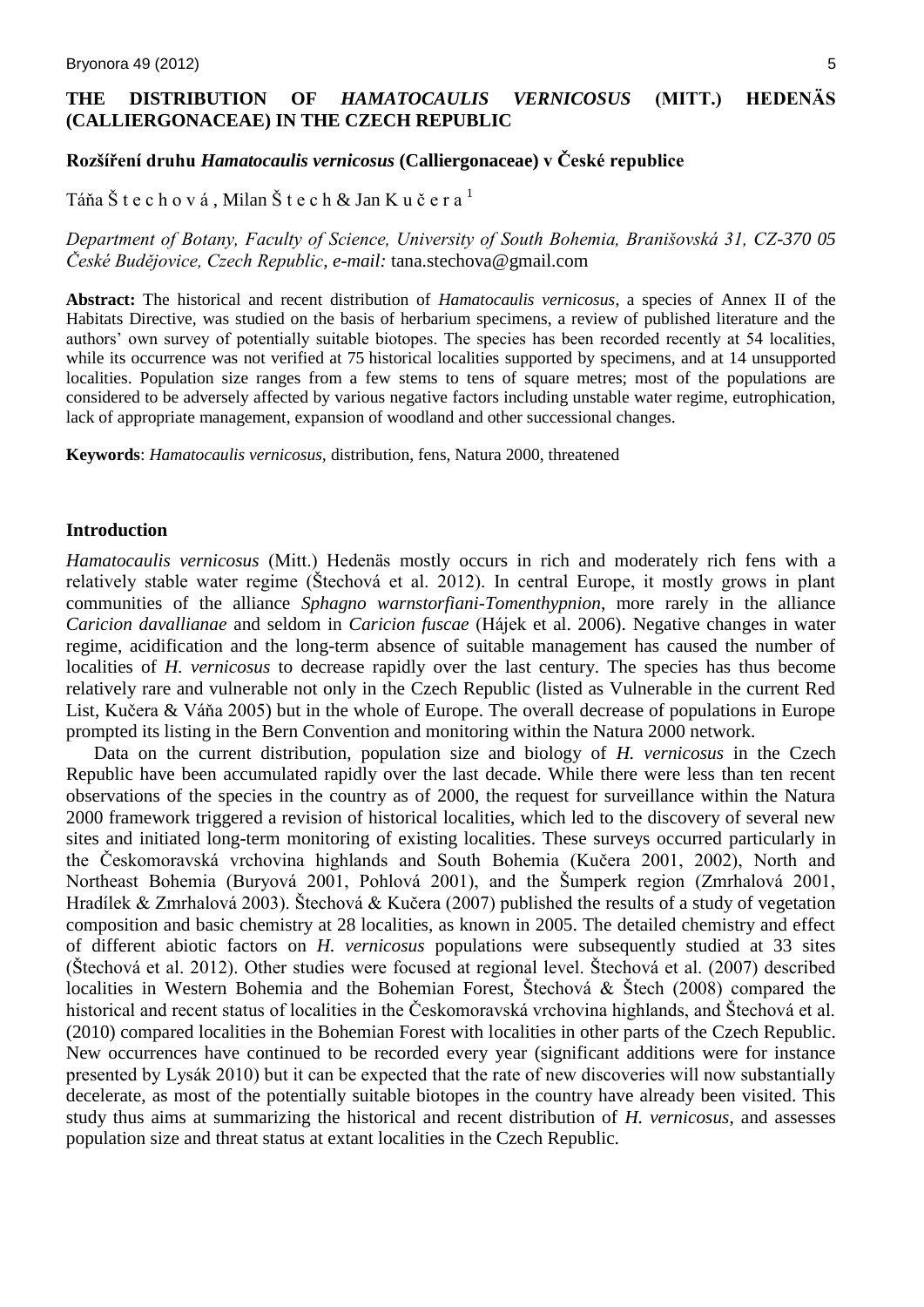### **Material and Methods**

The summary of distribution is based on a review of the literature, revision of herbarium specimens, verification of historical localities, and targeted searches in potentially promising sites. Loan requests were made to Czech herbaria containing more than 200 bryophytes specimens (the list of bryophytes specimen numbers was published on the website of the Moravian Museum Brno, but the list is not currently available). Requests were made not just for *Hamatocaulis vernicosus*, but also for the related species *Scorpidium cossonii, S. revolvens* and *Warnstorfia exannulata*, because of commonly incorrect determinations. Material was obtained from the following herbaria: BRA, BRNM, BRNU, CB, CBFS, CHOM, HR, LI, LIT, MJ, MP, OLM, OP, PL, PR, PRC, SAV, SLO and the private herbarium of J. Váňa. Foreign herbaria were not consulted except for major ones in Slovakia and the herbarium in Linz, as there was no indication in the literature of the existence of specimens that would not have been present as duplicates in the studied herbaria.

Historical localities have been searched for the occurrence of *Hamatocaulis vernicosus* since 2001. Simultaneously, we began a series of visits to localities where the composition of the vegetation appeared suitable for the occurrence of the species, based on literature sources and personal information from local experts. We have particularly targeted localities with the known occurrence of fen mosses commonly associated with *H. vernicosus* (*Meesia triquetra, Paludella squarrosa, Scorpidium scorpioides, Calliergon giganteum*), calcitolerant Sphagna (*S. warnstorfii, S. teres, S. contortum*), or the vascular plants that are often associated with *H. vernicosus* at its known localities (e.g. *Carex diandra, C. lasiocarpa, C. davalliana, Eriophorum latifolium, Menyanthes trifoliata, Parnassia palustris*).

Monitoring of populations with respect to changes in population size, vitality, and vegetation composition was initiated following the respective discoveries at all the recent localities. The localities were initially monitored every year, thereafter every two years. All localities regarded as recent were visited in 2010 or 2011 except for the locality Volákův kopec, visited in 2011 by T. Peterka.

#### **Results**

On the basis of our revision of herbarium specimens and exploration of potential biotopes, we were able to prove 129 sites of recent or historical occurrence. 14 localities reported in the literature remained unsupported by a herbarium specimen. There are recent occurrences of *H. vernicosus* at 54 localities (Fig. 1). The altitudinal range of recent localities spans some 900 metres between 255 and 1125 m a.s.l., though historically *H. vernicosus* occurred at both lower (180 m a.s.l.) and higher (1300 m a.s.l.) altitudes (Fig. 2). The extent of the recent populations is very variable, ranging from only a few shoots to about  $30 \text{ m}^2$  (Tab. 1, Fig. 3).

A list of the historical and recent localities follows. The localities are arranged according to the regional phytogeographic classification of the Czech Republic – Skalický (1988).

#### Historical and recent localities supported by specimens (the recent localities are underlined):

**15c. Pardubické Polabí** – Soprčský rybník: Froněk, 1942 (sub *Hypnum intermedium*, MP!) – Přelouč, Neratov: Froněk, 1948 (MP!) – Lázně Bohdaneč: Froněk, 8 collections between 1942 and 1956 (partim sub *Drepanocladus intermedius*, MP!). **18b. Dolnomoravský úval** – Bzenec: Podpěra, 1906 (BRNM!, CB!, PR!). **25a. Krušnohorské podhůří** – Lideň: Ditrich, 1929 (CHOM!; Diettrich 1931) – Třetí Dolský mlýn: Váňa, 1961 (priv. herb. Váňa!; Váňa 1966). **31a. Plzeňská pahorkatina vlastní** – Ždánov: Kresl, 1935 (PL!) – Hůrky: Vondráček, 1956 (sub *Drepanocladus intermedius*, BRA!, PL!, PR!), Štechová, 2005 (CBFS!; Štechová & Kučera 2007, Štechová et al. 2007). **32. Křivoklátsko** – Prameny Klíčavy: Jakšičová, 2004 (CBFS; Holá & Jakšičová 2004, Štechová & Kučera 2007). **35a Holoubkovské Podbrdsko** – Hrádecká bahna: Štechová, 2006 (CBFS!; Štechová et al. 2007). **36a. Blatensko** – Dolejší rybník: Velenovský, (PRC!; Velenovský 1897), Stuchlý, 1958 (PRC!), Váňa, 1958 (BRNM!), Skalický, 1984 (PRC!), Jakšičová, 2002 (CBFS!; Štechová & Kučera 2007) – Smyslov: Štechová, 2007 (CBFS!) – Velká Kuš: Štechová, 2006 (CBFS!; Štechová 2006). **37g. Libínské Předšumaví** – Křišťanovický rybník: Štechová 2011 (CBFS!). **37m. Vyšebrodsko** – Vyšší Brod-Horní mlýn: Schiffner, 1896 (BRNM!), Schiffner 1902 (BRNM!, CB!, OP!, priv. herb. Váňa). **38. Budějovická pánev** – Řežabinec: Ježek, 1954 (BRNM!), Kučera, 2001 (CBFS!; Štechová & Kučera 2007) – Vodňany, Malá Outrata Hejný, 1947 (PRC!). **39. Třeboňská pánev** – Třeboň: Weidmann, 1887 (PR!; Weidmann 1895) –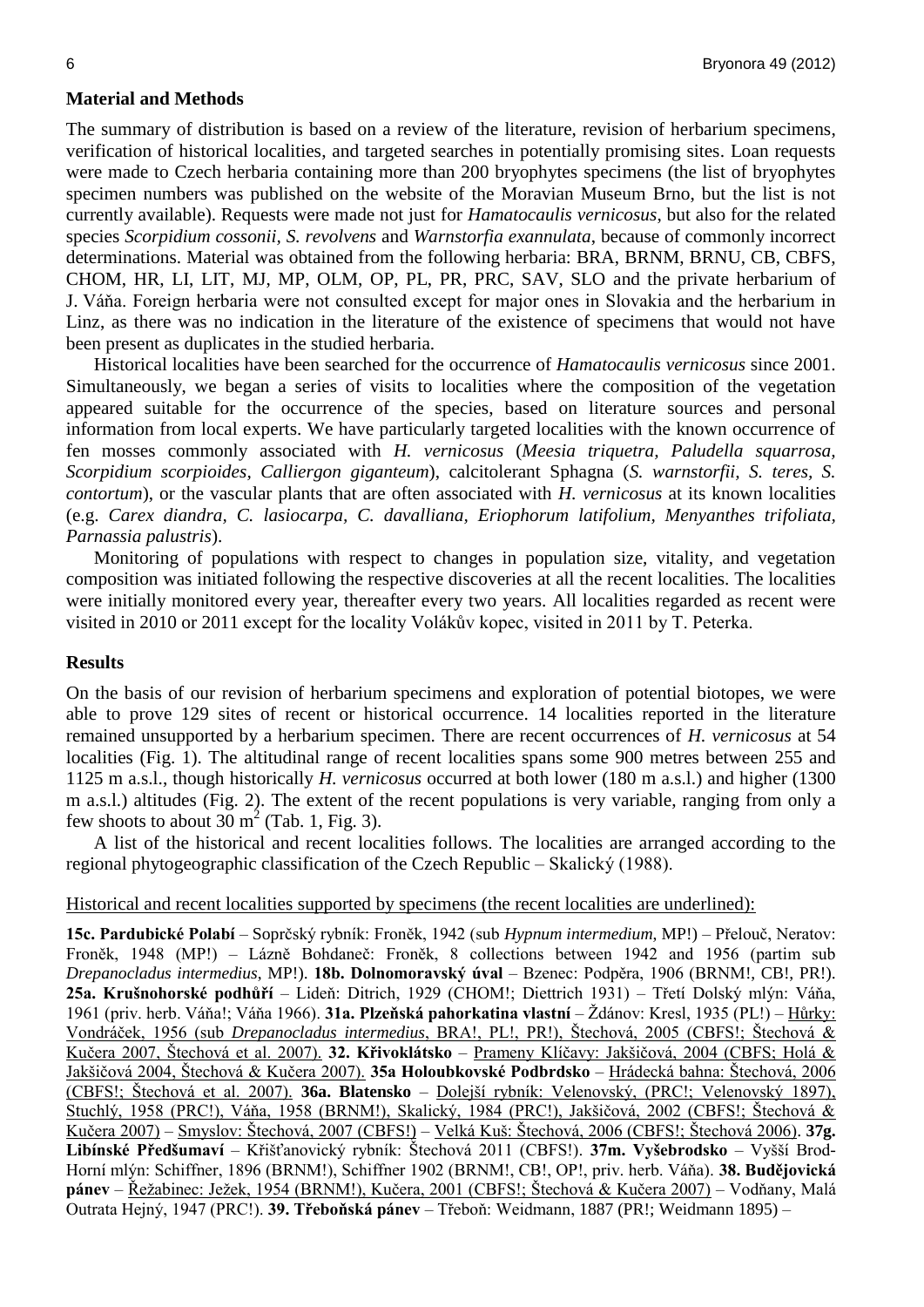

Fig. 1. Map of distribution of *Hamatocaulis vernicosus* in the Czech Republic. Symbol size corresponds to the category of population size of the species as tabulated in Fig. 3.

Lomnice n. Lužnicí: Velenovský, 1894 (PRC!), Weidmann, 1895 (Weidmann 1895), Pirola, 1971 (sub *Drepanocladus intermedius,* CB!) – Borkovice: Velenovský, 1896 (PRC!; Velenovský 1897), Velenovský 1899, (PRC!), Ježek 1952 (BRNM!) – Zálší: Štěpán, 1909 (CB!) – Chlum u Třeboně: Kalenský, 1910 (BRNM!) – Mažice: Pilous, 1941 (PR!) – Rožmberk: Ježek, 1943 (BRNM!, PR!) – Domanín: Ježek, 1950 (sub *Drepanocladus intermedius*, PL!) – Třeboň, Vimperky: Ježek, 1950 (BRNM!, sub *Drepanocladus intermedius*, CB!) – Přeseka, Velký Tisý: Stuchlý, 1959 (PRC!, priv. herb. Váňa) – Stará Hlína, Hodějov: Ježek, 1951 (BRNM!, PR!) – Švarcenberk: Ježek, 1951 (BRNM!) – Jílovice: Ježek, 1952 (BRNM!) – Pístina: Ježek, 1954 (BRNM!) – V Rájích: Albrecht & Ševčík (Albrecht & Ševčík 1982), Štechová, 2006 (CBFS!) – Odměny u rybníka Svět: Kučera, 2001 (CBFS!; Štechová & Kučera 2007), Štechová, 2009 (Štechová et al. 2010b) – Ruda u Horusic: Albrecht (Albrecht 1985), Kučera, 2001, 2002 (CBFS!; Štechová & Kučera 2007) – Staré jezero: Kučera, 2002 (CBFS!; Kučera et al. 2002), Štechová, 2003 (CBFS! Štechová & Kučera 2007), Navrátilová (Navrátilová & Navrátil 2005) – Brouskův mlýn: Štechová, 2005 (CBFS!). **51. Polomené hory** – Novozámecký rybník: Velenovský, 1901 (PRC!), Němcová, 1997, 1998 (LIT!), Kučera, 2001 (CBFS!; Štechová & Kučera 2007), Váňa, 2001 (priv. herb. Váňa!). **52. Ralsko-Bezdězská tabule** – Břehyně: Schiffner, 1886 (Schiffner & Schmidt 1886), Kučera, 2001 (CBFS!), Váňa, 2001 (priv. herb. Váňa!), Štechová, 2004 (CBFS!; Štechová & Kučera 2007) – Páterov: Podpěra, 1897 (PR!) – Doksy: (Velenovský 1897), Vilhelm, 1901 (sub *Hypnum intermedium* BRNM!, PR!) – Staré Splavy, Sluneční dvůr: Müller, 2000 (DR, Anonymus 2000). **53a. Českolipská kotlina** – Žízníkov: Watzel (Watzel 1874), Schiffner, 1884 (OP!; Schiffner & Schmidt 1886), Váňa, 1959 (priv. herb. Váňa) – Peklo – Zahrádky: Schiffner, 1885 (CHOM!, OP!; Schiffner & Schmidt 1886) – Červený rybník u Pihele: Váňa, 2001 (priv. herb. Váňa!), Štechová, 2003 (CBFS!; Štechová & Kučera 2007). **55d. Trosecká pahorkatina** – Podtrosecká údolí: Balátová – Tuláčková, 1967 (Balátová-Tuláčková 1968), Štechová, 2003 (CBFS! Štechová & Kučera 2007). **57a. Bělohradsko** – Lázně Bělohrad: Pilous, 1955 (sub *Drepanocladus revolvens*, LIT!). **58g. Sudetské mezihoří, Broumovské stěny** – Řeřišný: Kučera, 2006 (CBFS!; Kučera 2006). **59. Orlické hory** – Bažiny: Jakšičová, 2004 (CBFS!; Jakšičová 2004), Štechová, 2005 (Štechová & Kučera 2007). **63. Českomoravské mezihoří** – Svitavy: Kalmus, 1889 (BRNM!, OP!, PR!) – Výprachtice, Halda: Tušla, 1957 (sub *Drepanocladus intermedius*, PL!). **66. Hornosázavská pahorkatina** – Chotěboř: Bayer, (PR!). **67. Českomoravská vrchovina** – Jindřichov: Roemer, (PR!), Slavonice, Šatlava: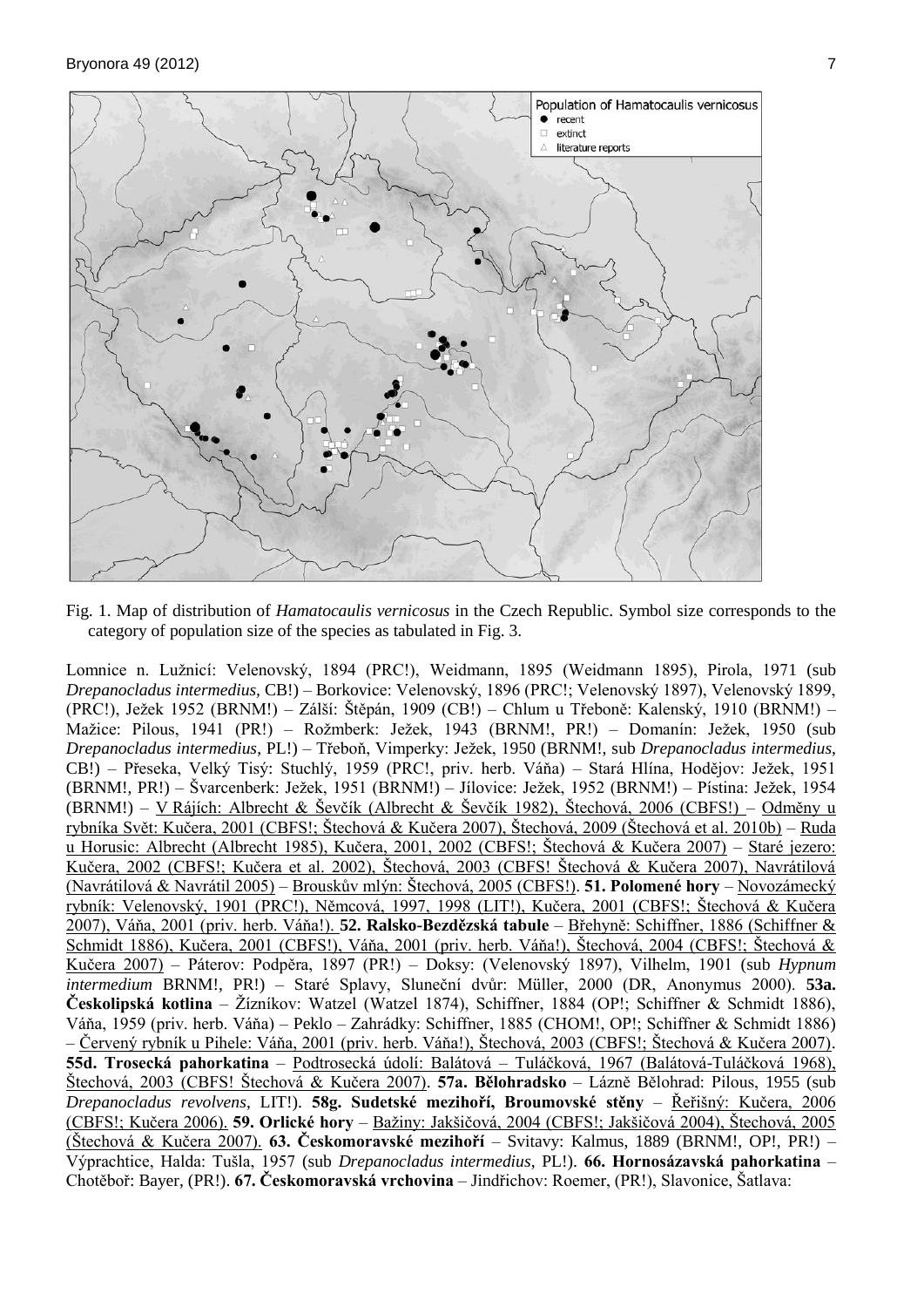

Fig. 2. Altitude of historical and recent localities.

Podpěra, 1907 (sub *Drepanocladus exannulatus* PR!) – Dalečín: Podpěra, 1909 (PR!) – Jabloňov, Věžná: Šmarda, 1942 (sub *Drepanocladus revolvens*, BRNM!) – Nové Město na Moravě, Olešná, Velký Mitov: Šmarda, 1943 (sub *Drepanocladus revolvens*, BRNM!) – Telč – Borovná, ryb. Šilhan: Šmarda, 1944 (sub *Drepanocladus aduncus*, BRNM!) – Lidéřovice: Růžička, 1962 (MJ!; Růžička & Novotný 2006) – Střížovice – Vlčice: Růžička, 1962 (MJ!; Růžička & Novotný 2006) – Řečice: Růžička, 1962 (MJ!; Růžička & Novotný 2006) – Popice: Pospíšil, 1974 (BRNM!) – Ořechov: Pospíšil, 1974 (BRNM!) – Telč, Studnice: Doležal, 1976 (BRA!, MJ!; Růžička 1987) – Rašeliniště Loučky: Rybníček, (Rybníček 1974), Doležal, 1976 (sub *Drepanocladus exannulatus,* BRA!) – Skorkov – Muksín: Doležal, 1976 (BRA!, BRNM!, MJ!) – Zvolenovice: Růžička, 1976 (sub *Drepanocladus revolvens*, BRNM!, BRA!, MJ!) – Chvojnov: Doležal*,* 1976 (partim sub *Drepanocladus revolvens*, BRA!, MJ!; Růžička 1989), Kučera, 1996 (CBFS!; Soldán 1996), Kučera, 2002 (CBFS!; Štechová & Kučera 2007), Štechová, 2005 (Štechová & Štech 2009) – Nad Svitákem: Růžička, 1982 (MJ!; Růžička 1989), Kučera, 2002 (CBFS!), Štechová, 2006 (Štechová & Štech 2009) – Šimanovské rašeliniště: Růžička, 1982 (MJ!, OLM!), Kučera, 2002 (CBFS!; Štechová & Kučera 2007), Štechová, 2006 (CBFS!; Štechová & Štech 2009), Novotný, 2009 (BRNM!; Štechová et al. 2010b) – Na Oklice: Růžička, 1983 (MJ!, OP!; Růžička 1989), Plášek, 1992 (OP!), Kučera, 2002 (CBFS!), Štechová, 2004, 2005 (CBFS!; Štechová & Kučera 2007, Štechová & Štech 2009) – Jezdovické rašeliniště: Kučera, 2002 (CBFS!; Štechová & Kučera 2007), Štechová, 2005 (Štechová & Štech 2009) – Matenský rybník: 2002 Kučera, (CBFS!), Štechová, 2003 (CBFS!; Štechová & Kučera 2007), Navrátilová (Navrátilová & Navrátil 2005) – Na Klátově: Hofhanzlová & Ekrt, 2004 (CBFS!; Hofhanzlová et al. 2005), Štechová, 2005 (Štechová & Kučera 2007, Štechová & Štech 2009) – Branišov: Lysák, 2009 (CBFS!) – Ve Sklenářích: Lysák, 2010 (CBFS!). **69b. Sečská vrchovina** – Studnice: Kalenský, 1891 (MP!) – Hlinsko: Kalenský, 1891 (MP!) – Pláňavy: Kalenský, 1898 (MP!) – Ratajské rybníky: Zmrhalová, 1990 (OLM!), Buryová, 2003 (DUKE; Kučera et al. 2003), Štechová, 2005 (Štechová & Kučera 2007, Štechová & Štech 2009), Gutzerová, 2009 (Štechová et al. 2010b) – Nový rybník u Rohozné: Buryová, 2003 (DUKE), Štechová, 2005 (Štechová & Kučera 2007, Štechová & Štech 2009), Marková & Mikulášková, 2009 (priv. herb. Marková, priv. herb. Mikulášková; Marková et al. 2009) – Strádovka: Buryová, 2003 (DUKE), Štechová, 2005 (Štechová & Kučera 2007, Štechová & Štech 2009). **72. Zábřežsko-uničovský úval** – Šumperk, Angerwiesen: Paul, 1901 (PR!), 1904 (BRNM!; Hruby 1914). **73b. Hanušovická vrchovina** – Třemešek – Jestřábí potok: Schenk 1908 (OLM!, PR!; Podpěra 1908) – Bohutín: Balátová, 1966 (BRNM!).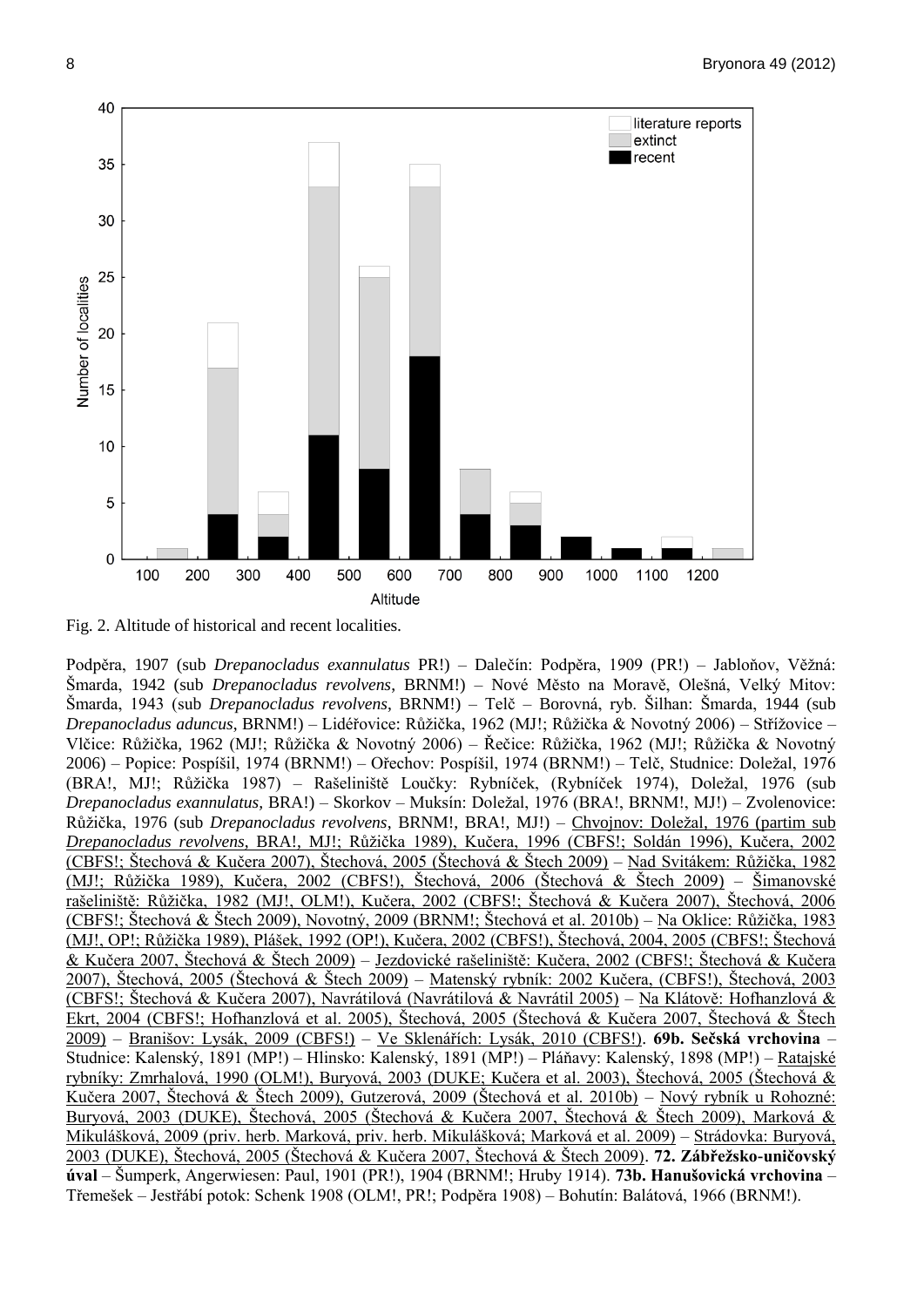

Fig. 3. Number of localities according to population size categories.

**74b. Opavská pahorkatina** – Hlučín – Zábřeh: Duda, 1951 (sub *Drepanocladus intermedius* OP!; Duda 1994) Šmarda*,* 1951 (sub *Drepanocladus revolvens*, BRNM!; Šmarda 1953), Pospíšil*,* 1955 (OLM!, sub *Drepanocladus aduncus*, BRNM!), Pospíšil*,* 1964 (sub *Drepanocladus uncinatus*, BRNM!) – Úvalno Duda*,* 1951 (PR!, sub *Drepanocladus revolvens*, PL). **75. Jesenické podhůří** – Mladoňov: Schenk*,* 1908 (sub *Drepanocladus cossonii*, PR!) – Jakubčovice: Duda, 1951 (OP!) – Březová: Duda, 1957 (PR!) – Ranošov: Duda, 1963 (OLM!, OP!) – Skalské rašeliniště: Hradílek, 2003 (BRNM!; Hradílek et al. 2010), Štechová, 2005 (Štechová & Kučera 2007), Hradílek, 2009 (Štechová et al. 2010b). **87. Brdy** – Obecnice – Třemošná: anonymous 1861 (PR!). **88.a Královský hvozd** – Železná Ruda: Velenovský, 1894 (PRC!; Velenovský 1987). **88.b Šumavské pláně** Zhůřská pláň: Holá, 2004 (CBFS!; Holá & Jakšičová 2004), Štechová, 2005 (Štechová & Kučera 2007, Štechová et al. 2007), Štechová, 2008 (Štechová et al. 2010) – Zhůří u Křemelné: Holá, 2005 (Holá 2006), Štechová, 2005 (Štechová et al. 2007), Štechová, 2008 (Štechová et al. 2010) – Kvilda: Mikulášková, 2006 (priv. herb. Mikulášková!; Mikulášková 2007), Štechová, 2007 (Štechová et al. 2007), Štechová, 2008 (Štechová et al. 2010) – Zhůří u Horské Kvildy: Mikulášková, 2006 (priv. herb. Mikálášková!; Mikulášková 2007), Štechová, 2007 (Štechová et al. 2007), Štechová, 2008 (Štechová et al. 2010) – Prášily, Slunečná: Holá, 2007 (CBFS!), Štechová, 2008 (Štechová et al. 2010) – Velký Bor: Holá, 2007 (CBFS!), Štechová, 2008 (Štechová et al. 2010) – Jezerní potok: Mikulášková, 2008 (priv. herb. Mikulášková), Štechová, 2008 (Štechová et al. 2010) – Chalupská slať: Mikulášková, 2008 (priv. herb. Mikulášková), Štechová, 2008 (Štechová et al. 2010). **90. Jihlavské vrchy** – Doupě – Řídelov (NR Bažantka): Šmarda, 1944 (sub *Drepanocladus revolvens,* BRNM!), Rybníček (Rybníček 1974) – Horní Dubenky: Šmarda, 1959 (sub *Drepanocladus exannulatus*, BRNM!) – Řásná, ryb. Smrkovský: Doležal, 1976 (BRA!, BRNM!, MJ!; Růžička 1987) – Rašeliniště u Suchdola: Rybníček (Rybníček 1974), Kučera, 2005 (CBFS!; Štechová 2005); Štechová, 2006 (Štechová & Kučera 2007, Štechová & Štech 2009), Štechová, 2009 (Štechová et al. 2010b) – Rašeliniště Kaliště: Lorber, 1978 (MJ!), Kučera, 2002 (CBFS!), Štechová, 2006 (Štechová & Štech 2009) – V Lisovech: Růžička 1982 (MJ!; Růžička & Novotný 2006), Růžička & Čech, 2001 (sub *Drepanocladus revolvens* MJ!; Řepka et al. 2001), Kučera, 2002 (CBFS!), Štechová, 2003 (Štechová & Kučera 2007), Brom, 2005 (BRNM!), Štechová, 2005 (Štechová & Štech 2009). **91 Žďárské vrchy** – Žďár n. Sázavou, Ryznanka: Šmarda, 1942 (sub *Drepanocladus uncinatus,* BRNM!) – Nové Město na Moravě, Zubří: Šmarda, 1942 (sub *Drepanocladus revolvens,* BRNM!) – Řeka: Šmarda*,* 1943 (sub *Drepanocladus revolvens*, BRNM!), Kučera, Buryová & Marková, 2003 (CBFS!, DUKE, priv. herb. Marková; Kučera et al. 2003), Štechová, 2005 (CBFS!; Štechová & Kučera 2007, Štechová & Štech 2009) – Nové Město na Moravě, Rokytno: Šmarda, 1943 (sub *Drepanocladus revolvens,* BRNM!) – Nové Město na Moravě, Ochozy: Šmarda*,* 1948 (sub *Drepanocladus revolvens,* PR!) – Cikháj: Růžička, 1967 (MJ!; Růžička & Novotný 2006) – Velké Dářko: Stuchlý, 1961 (PRC!), Novotný, 1985 (BRNM!) – Louky u Černého lesa: Novotný, 1986 (BRNM!; Novotný & Kubešová 2003), Štechová, 2005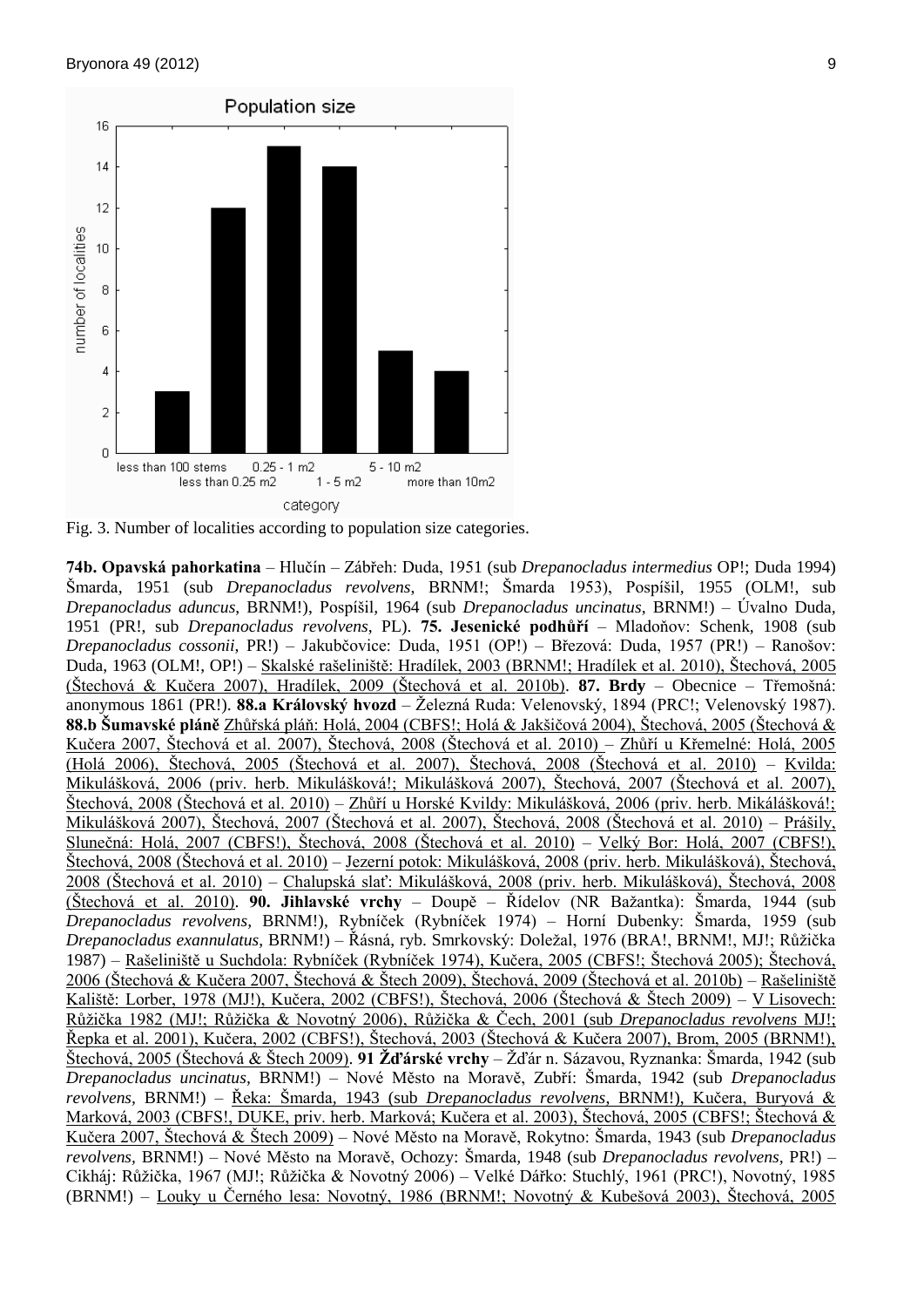(Štechová & Kučera 2007, Štechová & Štech), Kubešová & Novotný, 2009 (Štechová et al. 2010b) – Zlámanec: Kučera, 2003 (CBFS!; Kučera et al. 2003), Štechová, 2005 (Štechová & Štech 2009) – Louky v Jeníkově: Štechová, 2006 (CBFS!; Štechová & Štech 2009) – Borová u Poličky: Peterka & Hájek, 2008 (priv. herb. Peterka) – Šafranice: Lysák, 2009 (CBFS!) – Odranec: Lysák, 2009 (CBFS! Štechová et al. 2010b) – Panská: Lysák, 2009 (CBFS!) – Roženecké Paseky: Lysák & Štech, (CBFS!) – Volákův kopec: Peterka, 2011 (CBFS!). **97. Hrubý Jeseník** – Rejvíz: Matouschek (Matouschek 1904), Podpěra, 1904 (PR!), Šmarda, 1947 (sub *Drepanocladus revolvens* OP!, BRNM!), Pilous, 1954 (PR!) – Na Skřítku: Schenk, 1911 (PR!), 1917 (BRNM!; Podpěra 1913, 1921), Šmarda (Šmarda 1952), Váňa, 1962 (priv. herb. Váňa) – Velká kotlina: Matouschek (Matouschek 1901), Laus (Laus 1910), Schenk, 1932 (SLO!) – Pstruží potok: Hájková & Hájek, 2009 (priv. herb. Hájková; Hájková 2009). **99a. Radhošťské Beskydy** – Staré Hamry: Beňa, 1902 (PR!) – Visalaje: Podpěra, 1941 (sub *Drepanocladus exannulatus*, PR!).

## Literature reports unsupported by specimens:

**12. Dolní Pojizeří** – Košátky (Sitenský 1886). **28e. Žlutická pahorkatina** – Manětín (Bauer 1893). **36a. Blatensko** – Čekanice (Velenovský 1897). **37i. Chvalšinské předšumaví** – Lhenice, Koubovský rybník (Albrecht 1983). **52. Ralsko-Bezdězská tabule** – Kuřivody (Sitenský 1886). – Lázně Kundratice (Watzel 1874). **53a. Českolipská kotlina** – Okřešice (Schiffner & Schmidt 1886). **53b. Ploučnické Podještědí** – Stráž p. Ralskem, Dubnice (Schiffner & Schmidt 1886). **64b. Jevanská plošina** – Struhařov (Dědeček 1881). **67. Českomoravská vrchovina** – Stráž n. Nežárkou (Weidmann 1895). – Kunžak, Mosty (Rybníček 1974). **74a. Vidnavsko-osoblažská pahorkatina** – Vidnava (Vicherek 1958, Duda & Pilous 1959). **88b Šumavské pláně** – Stará Hůrka (Weidmann 1895). **90. Jihlavské vrchy** – Horní Pole (Rybníček 1974). **97. Hrubý Jeseník** – Prameny Hučivé Desné (Hruby 1914).

## Erroneous records:

**15b. Hradecké Polabí** – Opočno, Broumarské slatiny *Štechová* 2008 (CBFS!; Štechová & Štech 2008) = *Scorpidium cossonii*. **69b. Sečská vrchovina** – Dědová, Bahna: *Lysák & Gutzerová* 2007 (priv. herb. Gutzerová!; Gutzerová 2009) = *Hypnum pratense*. **85. Krušné hory** – Boží Dar, Pod Špičákem: Váňa 1965 (priv. herb. Váňa!; Váňa 1967) = *Scorpidium cossonii.*

# Potential localities of *H. vernicosus* visited with negative results:

**6. Džbán** Na Novém rybníce, V Bahnách. **11a. Všetatské Polabí** Hrabanovská černava. **12. Dolní Pojizeří** Polabská černava. **13a. Rožďalovická tabule** Louky u rybníka Proudnice, Žehuňský rybník. **15b. Hradecké Polabí** Zbytka. **22. Halštrovská vrchovina** Lužní potok, Ztracený rybník. **26. Český les** Mechové údolí, Milov, Prameniště Kateřinského potoka. **28d. Toužimská vrchovina** Rašeliniště u Polínek. **30b. Rakovnická kotlina** Červená louka. **31a. Plzeňská pahorkatina vlastní** Bejkovna, Dlouhá louka, Louka u Šnajberského rybníka, Luňáky. **35d. Březnické Podbrdsko** Malý Kosatín. **36a. Blatensko** Kovašínské louky, Zaboří. **36b. Horažďovicko** Mečichov. **37e. Volyňské Předšumaví** Chalupy u Stach, Nad Zavírkou. **37g. Libínské Předšumaví** Pod Sviňovicemi. **37h. Prachatické předšumaví** Kralovické louky. **37p. Novohradské podhůří** Klenský rybník, Zámek. **39. Třeboňská pánev** Člunek, Dvořiště, Hliníř, Horusická blata, Krvavý a Kačležský rybník, Lhota u Dynína, Rašeliniště Hovízna, Ruda u Kojákovic, Žemlička. **41. Střední Povltaví** Jezero u Dědovic. **42a. Sedlčansko-milevská pahorkatina** Dehetník. **42b. Táborsko-vlašimská pahorkatina** Jesení. **51. Polomené hory** Ráj. **52. Ralsko-bezdězská tabule** Baronský rybník, Hradčanské rybníky, Shnilé louky, Swamp**. 61c. Chvojenská plošina** Pětinoha. **67. Českomoravská vrchovina** Blanko, Horní Lesák, Hrádeček, Hrachoviště, Hruškovec, Luží u Lovětína, Opatovské zákopy, Rybník Hraničník u N. Bystřice, Rybník Šalamoun u N. Bystřice, U Milíčovska, U potoků, Urbánkův palouk, Vílanecké rašeliniště. **69b. Sečská vrchovina** Bahna, Buchtovka, Rašeliniště u Filipova, Zubří. **84b. Jablunkovské mezihoří** Vřesová stráň. **88b. Šumavské pláně** Kvilda (springs 1 km S of Kvilda), Pasecká slať, Ždárek. **88d. Boubínsko-stožecká hornatina** Pravětínská lada. **88g. Hornovltavská kotlina** Kotlina pod Pláničským rybníkem, Račínská prameniště. **89. Novohradské hory** Prameniště Pohořského potoka. **90. Jihlavské vrchy** Bor, Zhejral. **91. Žďárské vrchy** Javorek, Olšina u Skleného, Pernovka, Pod Kamenným vrchem, Sklenské louky, Staviště, U Bezděkova, U Tučkovy hájenky. **95a. Český hřeben** Hraniční louka, Kačenčina zahrádka, Pod Zakletým, Rašeliniště pod Předním vrchem, Velká louka.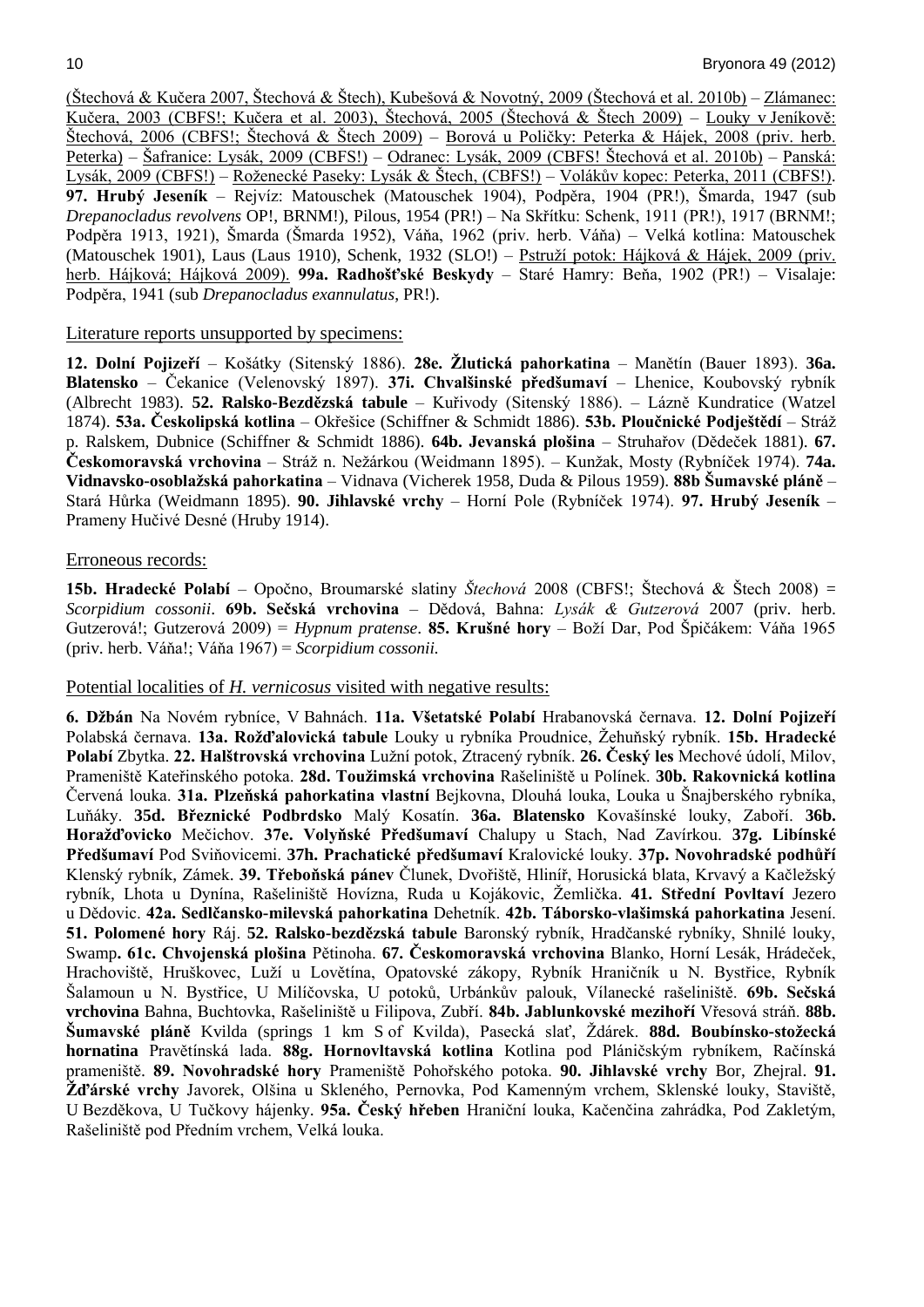## **Discussion**

*Hamatocaulis vernicosus* was widely scattered in the Czech Republic in the past, restricted to fen habitats, which predominantly occurred in the lower and middle altitudes of the South and North Bohemian basins (Třeboňská and Českobudějovická pánev, Českolipská kotlina), Českomoravská vrchovina highland, and in the foothills of Hrubý and Nízký Jeseník Mts. In these areas, the substrate and hydrological and geomorphological conditions are best suited to the occurrence of rich fens. This overall distribution pattern has changed somewhat in more recent times. With respect to altitudinal range (Fig. 2), we were able document the retreat of the species from lower altitudes between 200 – 300 m a.s.l., while the centre of distribution remained at moderate altitudes, despite the dramatic decline of *H. vernicosus* in absolute numbers from localities in the Českomoravská vrchovina highland. The altitudinal distribution seemingly extended into higher altitudes to judge from recent, previously unrecorded, finds of several upland occurrences in the Bohemian Forest (Štechová et al. 2010). The shift in the altitudinal distribution can however hardly be attributed to the shift in competition rates as a result of climate warming but rather, unequal human impact occurred at lower and higher altitudes in the Central European landscape. Although the date and causes of the loss of *H. vernicosus* sites are diverse and often unclear, they commonly follow a similar scenario in individual regions. In most regions, drainage and conversion to agricultural land have been the primary causes of the destruction of localities. At first this affected the most fertile and warmer regions (the basin of the Labe River, southern Moravia); here the process was already documented in the course of the  $19<sup>th</sup>$ century, and the highest percentage of decline in localities is evident in these regions, (Fig. 2). In other regions, the process continued rather slowly in the first half of the  $20<sup>th</sup>$  century, while the major destructive changes occurred as recently as in the 1980s, as documented for many localities in the Českomoravská vrchovina highland by Růžička (1987, 1989). At many localities, the extinction of *H. vernicosus* was not directly caused by conversion to agricultural land. Rather the sites experienced slower succession changes following the cessation of the mowing, which promoted the secondary succession towards tall forb and shrubland communities (Štechová & Kučera 2007). Different competition rates might sometimes have been connected to the increased nutrient content in water sources, which was particularly the case along ponds with intensive fish production, for instance in the Třeboň basin (Štechová et al. 2012).

Another interesting reason for the decline of some populations is the slow acidification of peatland biotopes in the higher mountains. This seems to have occurred in the Hrubý Jeseník Mts, at the localities Na Skřítku and Rejvíz, which are still considered to be valuable mires. However, the conditions are nowadays more acid than at most other localities, and this acidification is thought to have occurred over the last fifty years (Zmrhalová 2001). The occurrence of *H. vernicosus* is still a possibility in the Velká Kotlina, where e.g. *Pseudocalliergon trifarium* still occurs, although the species was not found during a recent intensive bryological survey of this locality (Kučera et al. 2009).

Since 2001, we have not recorded a single loss in the occurrence of *H. vernicosus*. However, a number of sites in which the species occurs have been seriously degraded by several adverse factors, which are reflected in a reduction in population size. Nevertheless, the overall occurrence of *H*. *vernicosus* in the Czech Republic is not immediately endangered if current conditions at its localities, including active conservation management, remain unchanged.

#### **Acknowledgements**

We thank the curators of herbarium collections BRA, BRNM, BRNU, CB, CBFS, CHOM, HR, LI, LIT, MJ, MP, OLM, OP, PL, PR, PRC, SAV, SLO and Prof. J. Váňa for the loan of herbarium specimens. This study was supported by the Grant Agency of the Czech Academy of Sciences, project no. IAA601410703, and the Agency for Nature Conservation and Landscape Protection of the Czech Republic. The research was performed within the long-term research plans of University of South Bohemia (no. MSM6007665801). We thank Tom L. Blockeel and R. Šoltés for stimulating comments and Tom L. Blockeel for improving the English of the manuscript.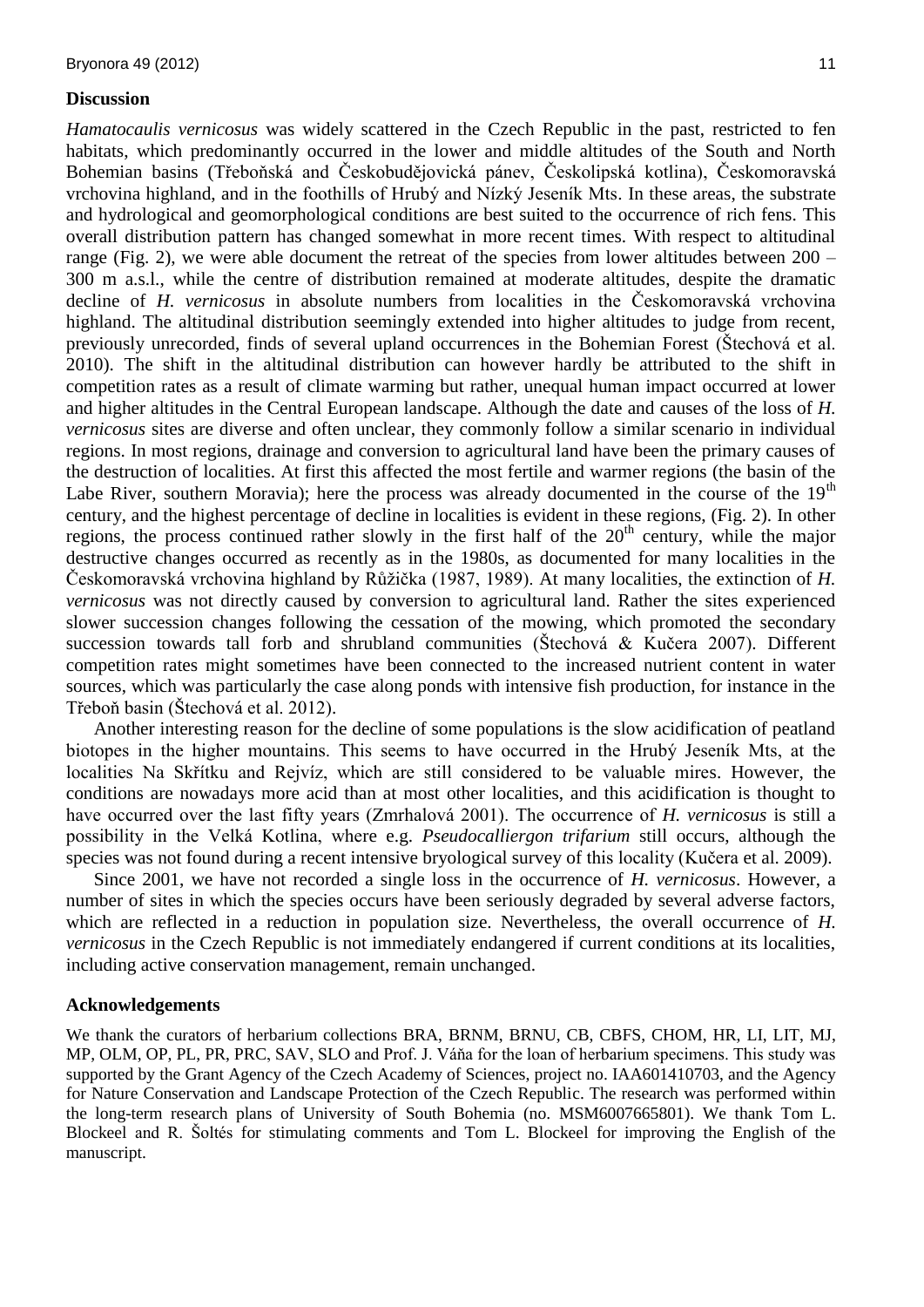# **Shrnutí**

*Hamatocaulis vernicosus* je pleurokarpní mech rostoucí v rašelinných a slatinných biotopech. V posledním desetiletí je mu věnována zvýšená pozornost, protože byl zařazen mezi evropsky významné druhy. Byla provedena kompletní revize herbářových položek a literárních zdrojů, historické lokality byly posléze ověřovány. Bylo navštíveno i dalších cca 100 rašelinišť s vegetačním složením podobným lokalitám, na nichž studovaný druh roste, a na řadě z nich se podařilo jeho výskyt potvrdit.

Celkově bylo nalezeno 129 lokalit doložených herbářovou položkou. Dalších 14 lokalit bylo zjištěno pouze na základě literárních zdrojů. 54 lokalit se podařilo recentně (v r. 2010 a 2011) ověřit. Druh je široce rozšířen téměř po celé ČR, centrem jeho výskytu je Českomoravská vrchovina, Třeboňsko a Šumava. Velikost populací se pohybuje od několika lodyžek do desítek čtverečních metrů. *H. vernicosus* není v ČR bezprostředně ohrožen, největším nebezpečím pro jeho výskyt jsou pomalé sukcesní změny, které na lokalitách probíhají v důsledku dřívějších zásahů do vodního režimu, změn chemismu nebo absence vhodného managementu.

#### **References**

- Albrecht J. (1983): Inventarizační průzkum státní přírodní rezervace Koubovský rybník. Ms. [Depon. in: AOPK ČR, České Budějovice.].
- Albrecht J. (1985): Inventarizační průzkum vegetačního krytu státní přírodní rezervace Ruda. Ms. [Depon. in: AOPK ČR, České Budějovice.].
- Albrecht J. & Ševčík J. (1982): Inventarizační průzkum statní přírodní rezervace V Rájích. Ms. [Depon. in: AOPK ČR, České Budějovice.].
- Anonymus (2000): Zajímavé nálezy. Bryonora 26: 13.
- Balátová-Tuláčková E. (1968): Významná lokalita v Českém ráji (severovýchodní Čechy). Zprávy České Botanické Společnosti 3: 89–90.
- Bauer E. (1895): Beitrag zur Moosflora Westböhmens und des Erzgebirges. Österreichische botanische Zeitschrift 45: 374–377.
- Buryová B. (2002): Návrh evropsky významných lokalit mechu *Hamatocaulis vernicosus*. Ms. [Depon. in: AOPK ČR, Praha.].
- Buryová B. (2003): Návrh evropsky významných lokalit mechu *Hamatocaulis vernicosus*. Ms. [Depon. in: AOPK ČR, Praha.].
- Dědeček J. (1882): O poměrech, v nichž se v Čechách druhy mechů z rodu *Hypnum* a *Hylocomium* objevují. Sitzungsberichte der königlich böhmischen Gesellschaft der Wissenschaften, math.-naturwiss. Kl., Prag [Zprávy o zasedání královské české společnosti nauk v Praze] 1881: 303–325.
- Diettrich J. (1931): Mooskunde. In: Heimatkunde des Bezirkes Komotau 1/6: 19–35.
- Duda J. (1994): Mechorosty přírodní rezervace Zábřežské louky (okres Opava). Ms. [Depon. in: AOPK ČR, Ostrava.].
- Duda J. & Pilous Z. (1959): Bryofloristický ráz Rychlebských hor. In: Rychlebské hory sborník prací o přírodních poměrech, Opava, pp. 94–113.
- Gutzerová N. (2009): *Hamatocaulis vernicosus*. In: Kučera J. [ed.]: Zajímavé bryofloristické nálezy XIII. Bryonora 43: 12.
- Holá E. (2006): Bryoflóra horního toku Křemelné na Šumavě [Bryoflora of the upper course of the Křemelná river on Šumava Mountains]. – Silva Gabreta 12: 109–131.
- Holá E. & Jakšičová T. (2004): *Hamatocaulis vernicosus. –* In: Kučera J. [ed.]: Zajímavé bryofloristické nálezy IV. – Bryonora 34: 26.
- Hradílek Z. & Zmrhalová M. (2003): Návrh evropsky významných lokalit mechu *Hamatocaulis vernicosus*. Ms. [Depon. in: AOPK ČR, Praha].
- Hradílek Z., Zmrhalová M. & Plášek V. (2010): Mechorosty Skalského rašeliniště u Horního Města. Časopis Slezského zemského muzea Opava (A) 59: 177–184.
- Hruby J. (1914): Die Ostsudeten. Eine Floristische Skizze. Verlag der Landesdurchforschungs-Kommission, Brünn. [136 pp.].
- Kučera J. (2001): Návrh evropsky významných lokalit mechu *Hamatocaulis vernicosus*. Ms. [Depon. in: AOPK ČR, Praha.].
- Kučera J. (2002): Návrh evropsky významných lokalit mechu *Hamatocaulis vernicosus*. Ms. [Depon. in: AOPK ČR, Praha.].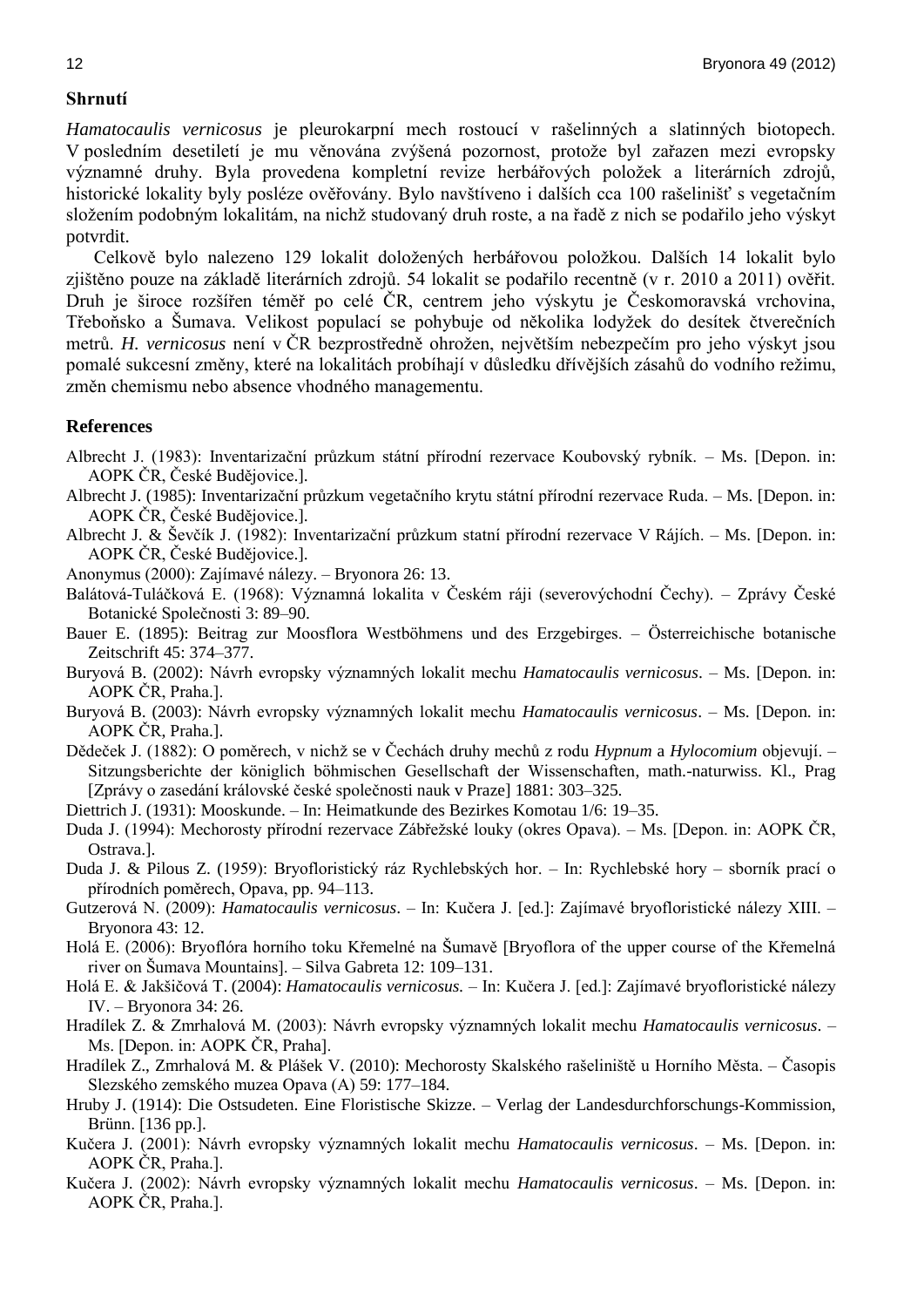- Kučera J. (2006). *Hamatocaulis vernicosus*. In: Kučera J. [ed.]: Zajímavé bryofloristické nálezy IX. Bryonora 39: 54.
- Kučera J., Buryová B., Hájková P. & Hájek M. (2002): Mechorosty zaznamenané během jarního setkání bryologicko-lichenologické sekce v Hajnici u Mirochova, CHKO Třeboňsko. – Bryonora 30: 2–8.
- Kučera J. & Váňa J. (2005): Seznam a červený seznam mechorostů České republiky. Příroda 23: 1–104.
- Kučera J., Zmrhalová M., Shaw B., Košnar J., Plášek V. & Váňa J. (2009): Bryoflora of selected localities of the Hrubý Jeseník Mts summit regions. – Časopis Slezského zemského muzea Opava (A) 58: 115–167.
- Laus H. 1910. Der Grosse Kessel im Hochgesenke. Beihefte zum botanischen Centralblatt 26: 103–131.
- Lysák F. (2010): Ohrožené mechorosty rašelinišť na Vysočině. Ms. [Depon. in: KÚ Vysočina, Jihlava.].
- Marková I., Kubešová S., Čížková P., Mikulášková E., Musil Z., Novotný I., Škvárová Š. & Štechová T. (2009): Mechorosty zaznamenané v průběhu 22. podzimních bryologicko-lichenologických dnů v Železných horách. – Bryonora 44: 21–27.
- Matouschek F. 1901. Bryologisch-floristische Beiträge aus Mähren und Oest. Schlesien I. Verhandlungen des naturforschenden Vereines in Brünn 39: 19–64.
- Matouschek F. (1904): Bryologisch-floristische Beiträge aus Mähren und Oest. Schlesien III. Verhandlungen des naturforschenden Vereines in Brünn 42: 5–24.
- Mikulášková E. (2007): *Hamatocaulis vernicosus* In: Kučera J. [ed.]: Zajímavé bryofloristické nálezy IV. Bryonora 34: 26.
- Podpěra J (1908): Výsledky bryologického výzkumu Moravy za rok 1907–08. Zprávy Kommisse pro přírodovědecké prozkoumání Moravy 5: 1–41.
- Podpěra J. (1913): Výsledky bryologického výzkumu Moravy za rok 1909–1912. Časopis Moravského Musea Zemského 13: 32–54.
- Podpěra J. (1921): Úvod ku květeně na československém Poodří. Sborník Přírodovědecké Společnosti v Moravské Ostravě 1: 1–72.
- Pohlová R. (2001): Návrh evropsky významných lokalit mechu *Hamatocaulis vernicosus*. Ms. [Depon. in: AOPK ČR, Praha.].
- Růžička I. (1987): Výsledky záchranného výzkumu ohrožené květeny mizejících rašelinišť a rašelinných luk v okolí Telče. – Vlastivědný sborník Vysočiny, Oddíl Věd Přírodních 8: 153–192.
- Růžička I. (1989): Výsledky záchranného výzkumu ohrožené květeny mizejících rašelinišť a rašelinných luk na Jihlavsku. – Vlastivědný sborník Vysočiny, Oddíl Věd Přírodních 9: 135–176.
- Růžička I. & Novotný I. (2006): Nový bryofloristický materiál z Českomoravské vrchoviny doplňky za léta 1961–2004. – Acta Rerum Naturalium 2: 9–18.
- Rybníček K. (1974): Die Vegetation der Moore im südlichen Teil der Böhmisch-Mährischen Höhe. Vegetace ČSSR A6. – Academia, Praha.
- Řepka R., Růžička I. & Čech L. (2001): Poznámky k novému nálezu *Calamagrostis stricta* v České republice. Vlastivědný sborník Vysočiny, oddíl věd přírodních 15: 359–363.
- Schiffner V. & Schmidt A. (1886): Moosflora des nördlichen Böhmen. Lotos 34: 1–74.
- Sitenský F. (1886): O rašelinách českých se stanoviska přírodopisného a hospodářského se zřením ku rašelinám zemí sousedních. – Archiv Přírodovědného Prozkoumání Čech 6: 1–64.
- Štechová T. (2005): *Paludella squarrosa*. In: Kučera J. [ed.]: Zajímavé bryofloristické nálezy IV. Bryonora 36: 31.
- Štechová T. (2006): *Hamatocaulis vernicosus*. In: Kučera J. [ed.]: Zajímavé bryofloristické nálezy VIII. Bryonora 38: 50.
- Štechová T., Hájek M., Hájková P. & Navrátilová J. (2008): Comparison of habitat requirements of the mosses *Hamatocaulis vernicosus*, *Scorpidium cossonii* and *Warnstorfia exannulata* in different parts of temperate Europe. – Preslia 80: 399–410.
- Štechová T., Holá E., Štech M. & Mikulášková E. (2007): Recentně známé lokality mechu *Hamatocaulis vernicosus* (Mitt.) Hedenäs v západních Čechách a na Šumavě. – Erica 14: 5–12.
- Štechová T., Holá E., Manukjanová A. & Mikulášková E. (2010): Distribution and habitat requirements of the moss *Hamatocaulis vernicosus* (Mitt.) Hedenäs in the Bohemian Forest. – Silva Gabreta 16: 1–11.
- Štechová T. & Kučera J. (2007): The requirements of the rare moss, *Hamatocaulis vernicosus* (*Calliergonaceae*, Musci), in the Czech Republic in relation to vegetation, water chemistry and management. – Biological Conservation 135: 443–449.
- Štechová T., Kučera J. & Šmilauer P. (2012): Factors affecting population size and vitality of *Hamatocaulis vernicosus* (Mitt.) Hedenäs (Calliergonaceae, Musci). – Wetlands Ecology & Management (in press).
- Štechová T. & Štech M. (2008): *Hamatocaulis vernicosus*. In: Kučera J. [ed.]: Zajímavé bryofloristické nálezy XII. – Bryonora 42: 40.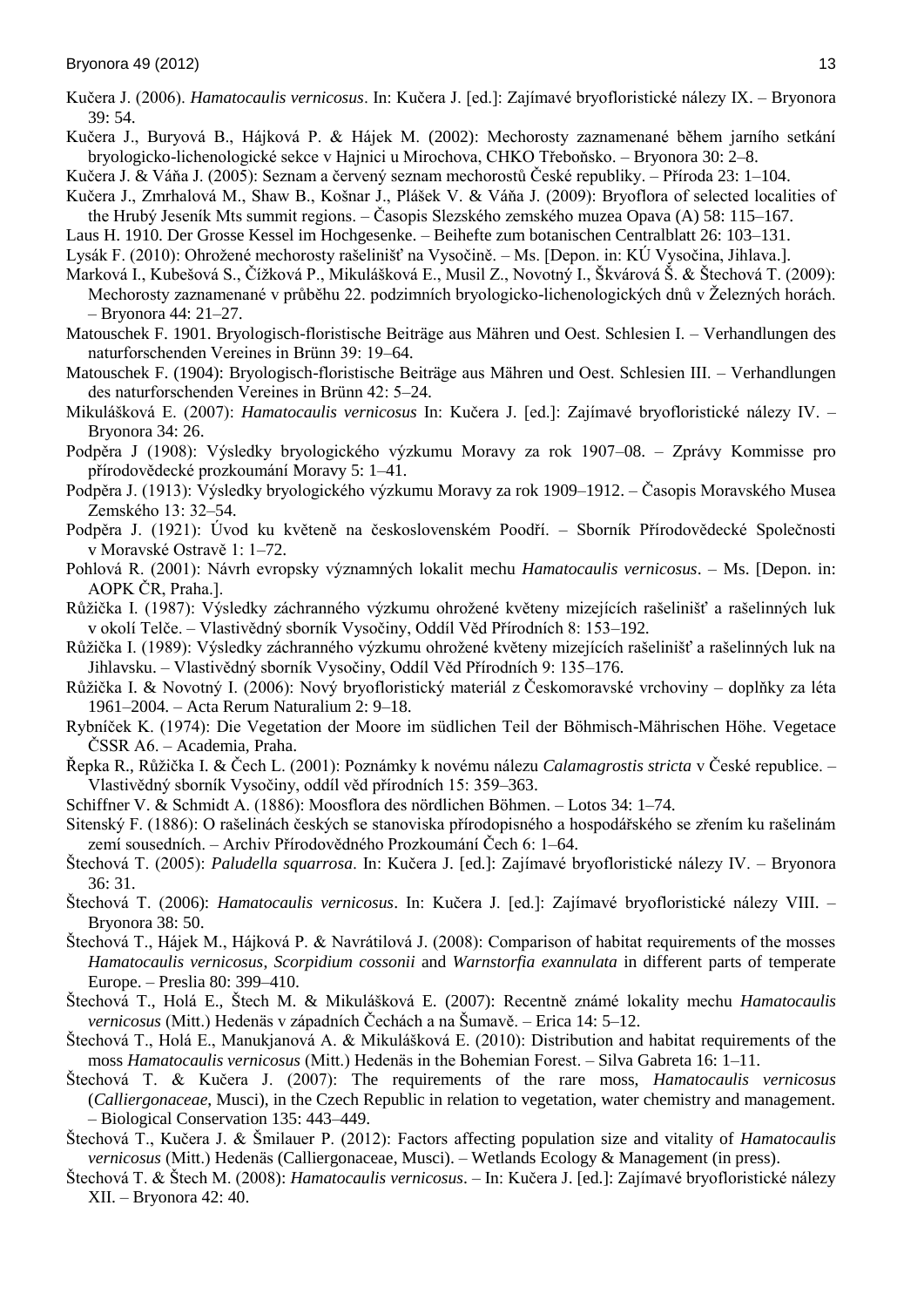- Štechová T. & Štech M. (2009): Lokality *Hamatocaulis vernicosus* (Mitt.) Hedenäs (Calliergonaceae, Bryophyta) na Českomoravské vrchovině. – Acta Rerum Naturalium 6: 13–24.
- Váňa J. (1966): Mechorosty rašelinišť v okolí Hory Sv. Šebestiána v Krušných horách II. (Musci). Preslia 38: 208–213.
- Váňa J. (1967): Mechorosty rašelinišť v oblasti Boží Dar Horní Blatná Pernink v Krušných horách. Preslia 39: 97–105.
- Velenovský J. (1897): Mechy české. –Rozpravy České akademie věd a umění, Praha. [352 pp.].
- Vicherek J. (1958): Rostlinná společenstva rašelinných luk u Vidnavy. Přírodovědecký Sborník Ostravského Kraje 19: 185–221.
- Watzel C. (1874): Die im Horizonte von B. Leipa vorkomenden Moose und Gefäss Cryptogamen. Jahres-Bericht der Ober-Realschule in Böhmisch-Leipa für das Schuljahr 1874, 20: 1–28.

Weidmann A. (1985): Prodromus českých mechů listnatých, díl II. Praha, [254 pp.].

Zmrhalová M. (2001): Příspěvek k rozšíření mechu *Hamatocaulis vernicosus* (Mitt.) Hedenäs v Hrubém Jeseníku a Vidnavské nížině. – Časopis Slezského Zemského Muzea Opava (A) 50: 22–27.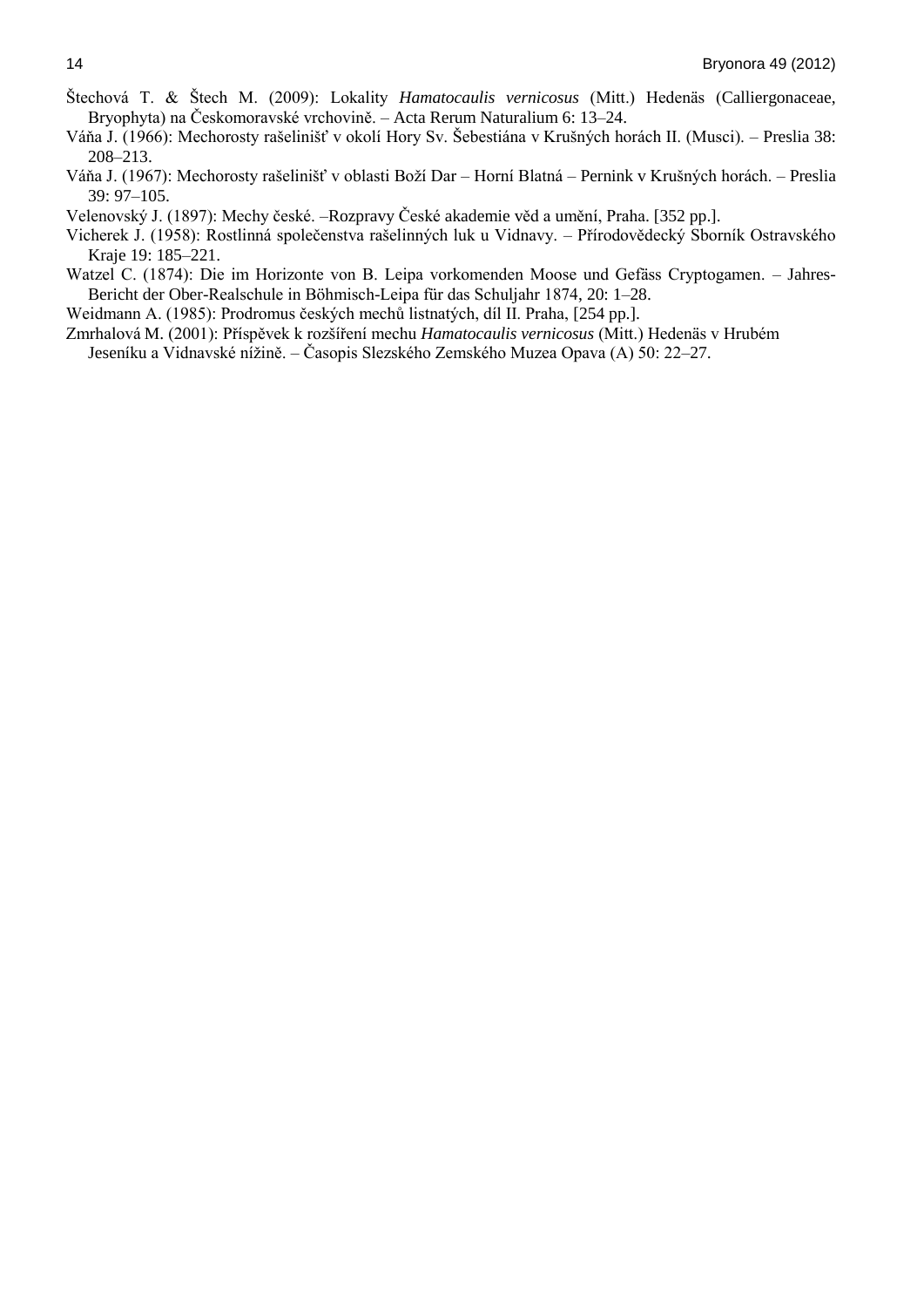| <b>Locality</b>             | <b>Localization</b>                                      | <b>GPS</b> coordinate [WGS-84]                       | <b>Altitude</b> | Population     | Endan- |                                                                                |  |
|-----------------------------|----------------------------------------------------------|------------------------------------------------------|-----------------|----------------|--------|--------------------------------------------------------------------------------|--|
|                             |                                                          |                                                      | [m a.s.l.]      | size $[m^2]$   | gered  | <b>Reasons of threat</b>                                                       |  |
| Bažiny                      | spring 800 m NW Rovenské<br>Šediviny                     | 50.296389°N, 16.299722°E                             | 620             | 0.1            | no     |                                                                                |  |
| Borová u Poličky            | fen meadow 200 m W Borová                                | 49.742889°N, 16.152944°E                             | 630             | 0.03           | yes    | too intensive mowing and low water table                                       |  |
| Branišov                    | fen meadow 850 m NNE Branišov                            | 49.473639°N, 15.438667°E                             | 640             | 0.5            | yes    | eutrophication                                                                 |  |
| Brouskův mlýn               | fen meadow 1.1 km NNE Třebeč                             | 48.883222°N, 14.682417°E                             | 450             | $\overline{c}$ | yes    | low water table                                                                |  |
| Břehyně – Pecopala          | fen 1.4 km NE and 2 km ENE<br>gamekeeper's lodge Břehyně | 50.584539°N, 14.706881°E<br>50.581017°N, 14.718989°E | 270             | $\overline{2}$ | yes    | expansion of <i>Phragmites australis</i> and water<br>table fluctuation        |  |
| Červený rybník<br>u Pihele  | peat pond margin 500 NE Pihel                            | 50.735278°N, 14.552897°E                             | 290             | 20             | yes    | successional changes as a result of lack of<br>management                      |  |
| Dolejší rybník              | fen 800 m SE Tchořovice                                  | 49.432919°N, 13.821322°E                             | 450             | 3              | yes    | eutrophication, water table fluctuation and by<br>expansion of Typha latifolia |  |
| Hrádecká bahna              | fen meadow E Hrádek                                      | 49.713233°N, 13.658972°E                             | 400             | 0.3            | yes    | low water table and expansion of <i>Phragmites</i><br>australis                |  |
| Hůrky                       | spring 1.5 km N Hůrky                                    | 49.8979°N, 13.182372°E                               | 550             | 0.03           | yes    | woodland expansion                                                             |  |
| Chalupská slať              | fen 800 m NE Svinná Lada                                 | 49.001951°N, 13.660761°E                             | 960             | 0.2            | yes    | woodland expansion                                                             |  |
| Chvojnov                    | fen 1 km WSW Dušejov                                     | 49.407222°N, 15.419167°E                             | 605             | 8              | yes    | expansion of Phragmites australis                                              |  |
| Jezdovické rašeliniště      | fen 1.5 km W Jezdovice                                   | 49.323611°N, 15.461667°E                             | 675             | 20 stems       | yes    | shade of surrounding trees                                                     |  |
| Jezerní potok u<br>C. Hůrky | spring 1 km SW Cetlova Hůrka                             | 49.133519°N, 13.357932°E                             | 860             | 0.1            | yes    | woodland expansion                                                             |  |
| Křišťanovický rybník        | fen meadow 500 m N Křišťanovice                          | 48.969361°N, 13.951107°E                             | 795             | 0.01           | yes    | successional changes as a result of lack of<br>management                      |  |
| Kvilda                      | spring 1.3 km SW Kvilda                                  | 49.008631°N, 13.565169 °E                            | 1060            | 0.06           | no     |                                                                                |  |
| Louky u Černého lesa        | fen 700 m N Zelená hora                                  | 49.586108°N, 15.942917°E                             | 570             |                | no     |                                                                                |  |
| Louky v Jeníkově            | fen meadow 600 m SE Jeníkov                              | 49.738542°N, 15.964531°E                             | 630             |                | yes    | eutrophication                                                                 |  |
| Matenský rybník             | fen meadow 1.1 km NW Matná                               | 49.151139°N; 14.931031°E                             | 520             | 0.02           | yes    | low water table                                                                |  |
| Na Klátově                  | spring 700 m SE Myslůvka                                 | 49.137708°N, 15.452425°E                             | 485             | $\overline{2}$ | yes    | eutrophication                                                                 |  |
| Na Oklice                   | fen 1 km N Milíčov                                       | 49.404217°N, 15.394517°E                             | 660             |                | yes    | expansion of Phragmites australis                                              |  |
| Nad Svitákem                | fen 700 m E Milíčov                                      | 49.396667°N, 15.404722°E                             | 630             | 0.02           | yes    | woodland expansion                                                             |  |
| Novozámecký rybník          | fen meadow N Jestřebí                                    | 50.6125°N, 14.5853°E                                 | 255             | 0.1            | yes    | woodland expansion                                                             |  |
| Nový rybník<br>u Rohozné    | peat pond margin 500 m ESE<br>Rohozná                    | 49.803683°N, 15.81985°E                              | 555             | 8              | yes    | water table fluctuation and woodland<br>expansion                              |  |
| Odměny u rybníka<br>Svět    | fen 1 km NE Spolský mlýn                                 | 48.992033°N, 14.725981°E                             | 435             | 0.02           | yes    | woodland expansion                                                             |  |
| Odranec                     | spring 600 m SSE Odranec                                 | 49.608572°N, 16.141557°                              | 740             |                | no     |                                                                                |  |
| Panská                      | spring 700 m SE Roženecké Paseky                         | 49.601944°N, 16.168822°E                             | 720             |                | yes    | eutrophication and woodland expansion                                          |  |
| Podtrosecká údolí           | fen 900 m ENE Bohuslav                                   | 50.524328°N, 15.217447°E                             | 280             | 25             | yes    | expansion of <i>Phragmites australis</i>                                       |  |

# Tab. 1. Brief description of recent localities.